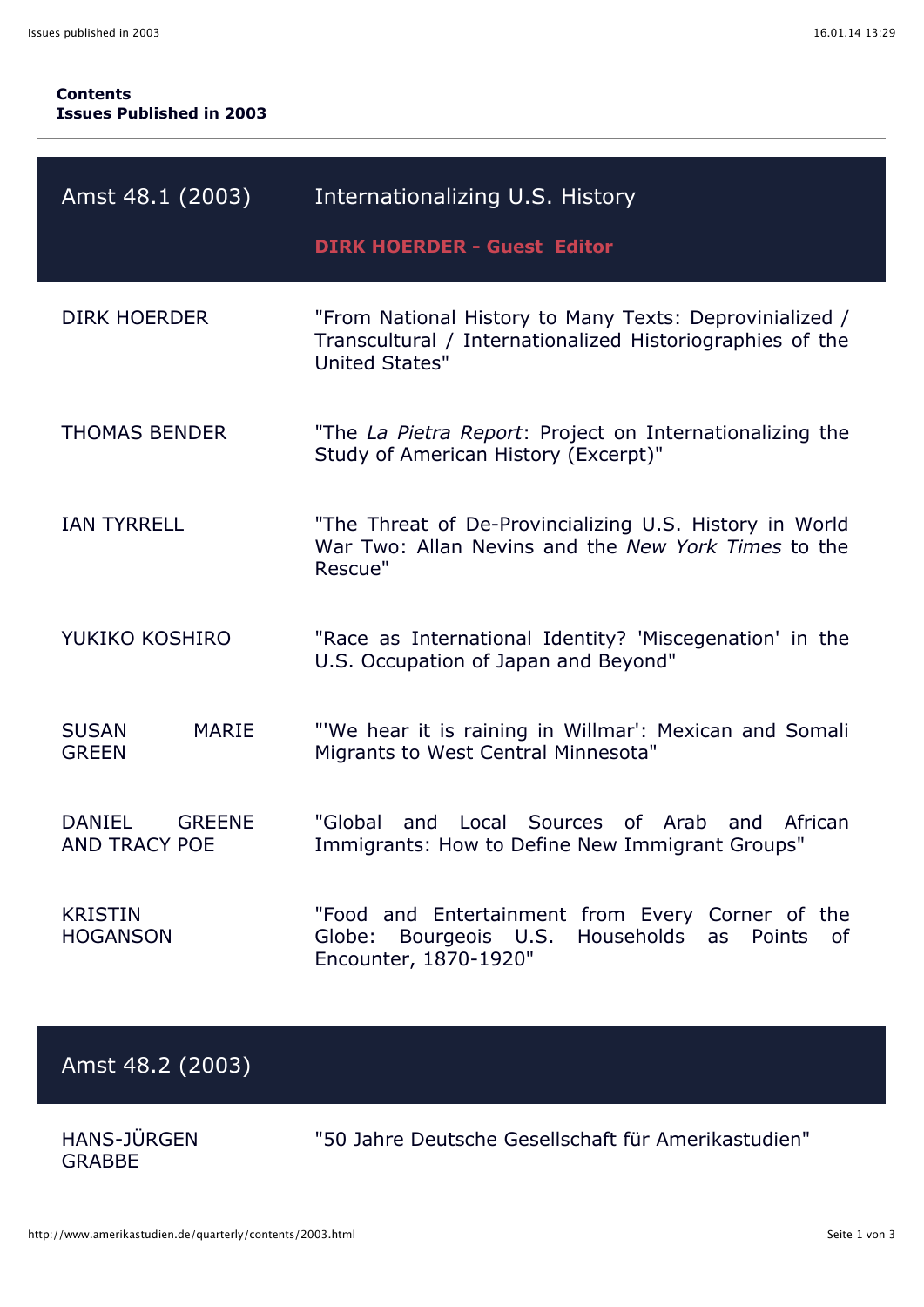| MICHAEL KAMMEN                        | "Commemoration and Contestation in American Culture:<br><b>Historical Perspectives"</b>                                                                                                                                                                                                                                                                                                                                                                                        |
|---------------------------------------|--------------------------------------------------------------------------------------------------------------------------------------------------------------------------------------------------------------------------------------------------------------------------------------------------------------------------------------------------------------------------------------------------------------------------------------------------------------------------------|
| <b>MITA BANERJEE</b>                  | "Civilization Critique in Herman Melville's Typee, Omoo,<br>and Mardi" - ausgezeichnet mit dem Preis der DGfA für<br>den besten Aufsatz in Amst 2003                                                                                                                                                                                                                                                                                                                           |
| <b>VEIT BUNZ</b>                      | "Hammered out of Artillery Shells': The Discourse of<br>Trauma in Vietnam Veteran's Poetry"                                                                                                                                                                                                                                                                                                                                                                                    |
| <b>GREGORY</b><br>W.<br><b>FOWLER</b> | Forum: "Racial Dynamics in the Classroom: A White<br>Female and a Black Male Discuss How Race Affects<br>Teaching and Learning in an African American Litarature<br>Class"                                                                                                                                                                                                                                                                                                     |
| Amst 48.3 (2003)                      | Identities<br>Culture,<br><b>Constructing</b><br>Politics,<br>$\frac{1}{2} \frac{1}{2} \frac{1}{2} \frac{1}{2} \frac{1}{2} \frac{1}{2} \frac{1}{2} \frac{1}{2} \frac{1}{2} \frac{1}{2} \frac{1}{2} \frac{1}{2} \frac{1}{2} \frac{1}{2} \frac{1}{2} \frac{1}{2} \frac{1}{2} \frac{1}{2} \frac{1}{2} \frac{1}{2} \frac{1}{2} \frac{1}{2} \frac{1}{2} \frac{1}{2} \frac{1}{2} \frac{1}{2} \frac{1}{2} \frac{1}{2} \frac{1}{2} \frac{1}{2} \frac{1}{2} \frac{$<br><b>Economics</b> |
|                                       |                                                                                                                                                                                                                                                                                                                                                                                                                                                                                |
|                                       | <b>REINHARD R. DOERRIES - Guest Editor</b>                                                                                                                                                                                                                                                                                                                                                                                                                                     |
| <b>HEIKE BUNGERT</b>                  | "'Feast of Fools': German-American Carnival as a<br>Medium of Identity Formation, 1854-1914"                                                                                                                                                                                                                                                                                                                                                                                   |
| <b>KAI DREISBACH</b>                  | "Regional Cooperation or Clash of Cultures? The United<br>States, Southeast Asia, and the 'Pacific Century,' 1985-<br>1997"                                                                                                                                                                                                                                                                                                                                                    |
| <b>MARC FREY</b>                      | "Visions of the Future: The United<br>States<br>and<br>Colonialism in Southeast Asia, 1940-1945"                                                                                                                                                                                                                                                                                                                                                                               |
| UWE LÜBKEN                            | "'Americans All': The United States, the Nazi Menace,<br>and the Construction of a Pan-American Identity"                                                                                                                                                                                                                                                                                                                                                                      |
| <b>CHRISTOF MAUCH</b>                 | "Images of America -- Political Myths -- Historiography:<br>'Hessians' in the War of Independence"                                                                                                                                                                                                                                                                                                                                                                             |